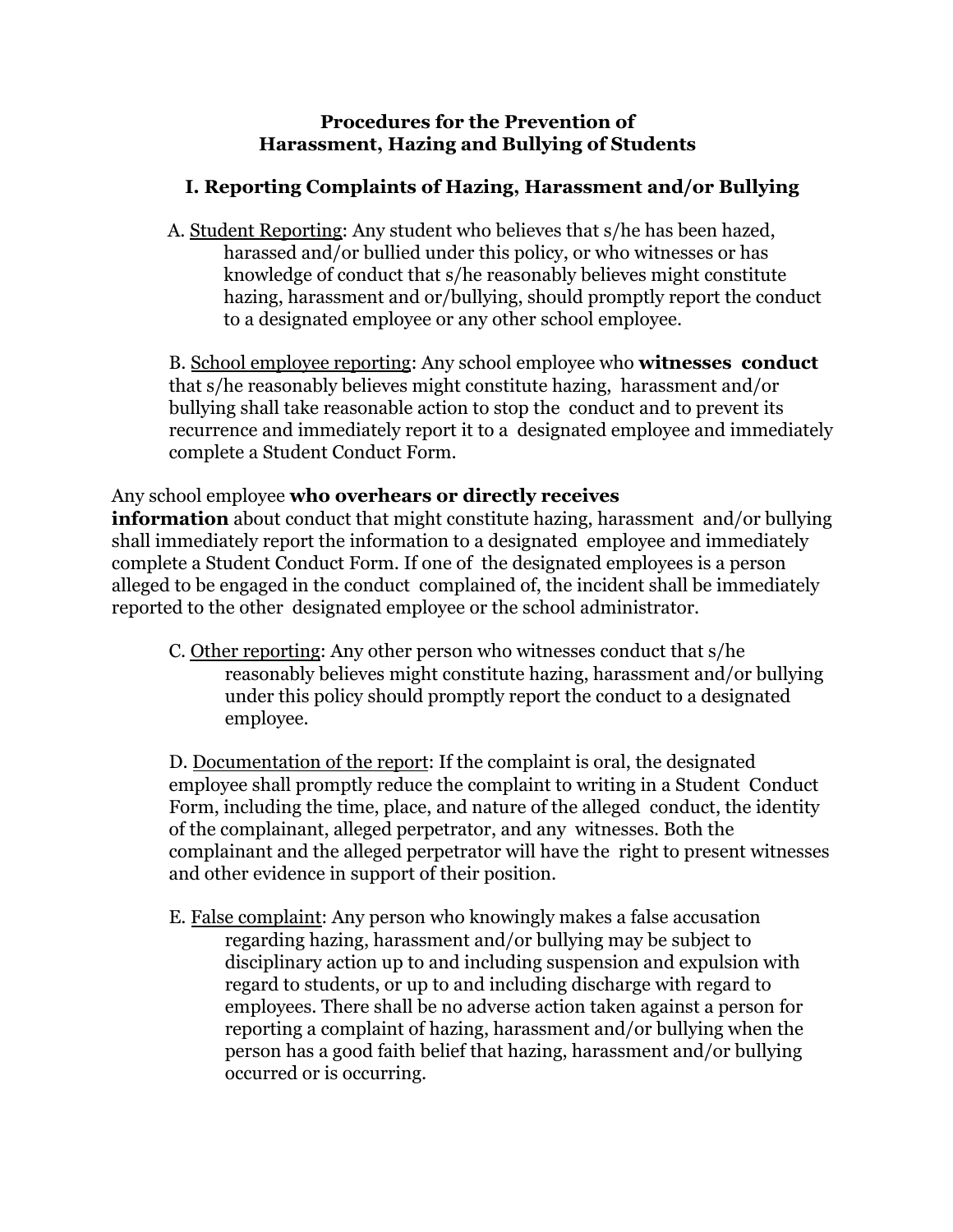# **II. Responding to Notice of Possible Policy Violation(s)**

- A. Upon **notice of information** that hazing, harassment and/or bullying may have occurred the designated employee shall:
	- **i.** Promptly reduce any oral information to writing, including the time, place, and nature of the conduct, and the identity of the participants and complainant.
	- **ii.** Promptly inform the school administrator(s) and Pam Marsh of the information;

**iii.** If in the judgment of the school administrator or Pam Marsh, the information alleges conduct which may constitute harassment, hazing or bullying, the school administrator shall, as soon as reasonably possible, provide a copy of the policy on hazing, harassment and bullying and these procedures to the complainant and accused

individual, or if either is a minor, cause a copy to be provided or delivered to their respective parent or guardian.

B. Upon **initiation of an investigation**, the designated person shall:

**i.** Notify in writing both the complainant and accused individual (or if either is a minor inform their respective parent or guardian) that:

- **1.** an investigation has been initiated;
- **2.** retaliation is prohibited;
- **3.** all parties have certain confidentiality rights; and
- **4.** they will be informed in writing of the outcome of the investigation
	- C. All notifications shall be subject to state and/or federal laws protecting the confidentiality of personally identifiable student information. A school administrator or Board member may seek the consent of the parent/guardian of the accused student, in order to inform the complainant of any disciplinary action taken in cases where the school determined that an act(s) of harassment, hazing, and/or bullying, or other misconduct occurred. The parent/guardian or eligible student shall provide a signed and dated written consent before an educational agency or institution discloses personally identifiable information from the student's education records.

### **III. Investigating Hazing, Harassment and/or Bullying Complaints**

A. Initiation of Investigation - Timing. Unless special circumstances are present and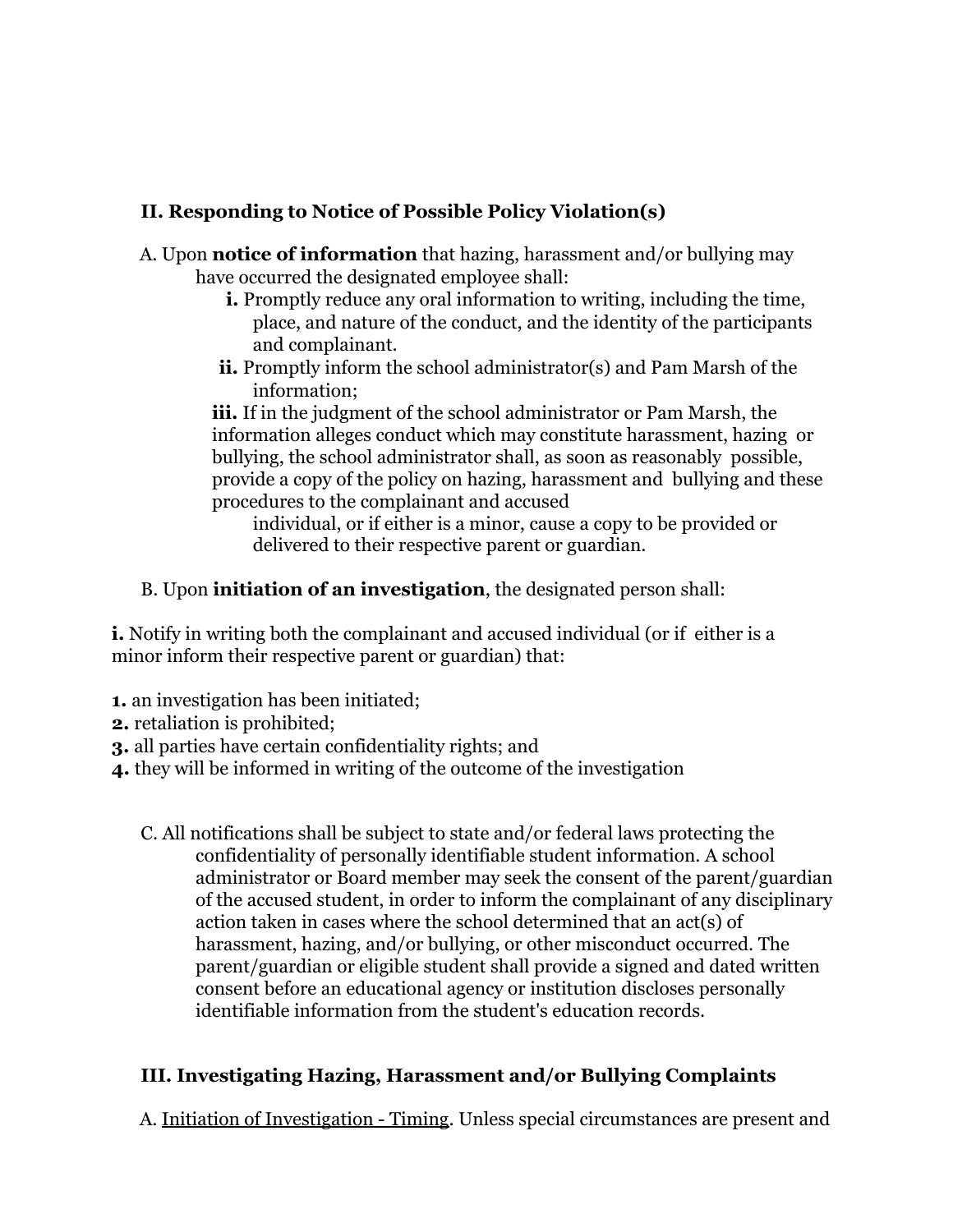documented, such as reports to the Department for Children and Families ("DCF") or the police, the school administrator shall, no later than one school day after Notice to a designated employee, initiate or cause to be initiated, an investigation of the allegations, which the school administrator reasonably believes may constitute harassment, hazing or bullying.

- B. Investigator Assignment. The school administrator shall assign a person to conduct the investigation; nothing herein shall be construed to preclude the school administrator from assigning him/herself or a designated employee as the investigator. No person who is the subject of a complaint shall conduct such an investigation.
- C. Interim Measures. It may be appropriate for the school to take interim measures during the investigation of a complaint. For instance, if a student alleges that he or she has been sexually assaulted by another student, the school may decide to place the students immediately in separate classes and/or transportation pending the results of the school's investigation. Similarly, if the alleged harasser is a teacher, allowing the student to transfer to a different class may be appropriate. In all cases, the school will make every effort to prevent disclosure of the names of all parties involved – the complainant, the witnesses, and the accused -- except to the extent necessary to carry out the investigation. In all cases where physical harm has resulted and/or where the targeted student is known to be expressing suicidal ideation, or experiencing serious emotional harm, a safety plan will be put in place. Safety plans must also be considered in cases where the targeted student is known to have difficulty accessing the educational programs at the school as a result of the inappropriate behavior. No contact orders, or their enforcement, may also be appropriate interim measures.
- D. Due Process. The United States Constitution guarantees due process to students and School employees who are accused of certain types of infractions, including but not limited to sexual harassment under Federal Title IX. The rights established under Title IX must be interpreted consistent with any federally guaranteed due process rights involved in a complaint proceeding, including but not limited to the ability of the complainant and the accused to present witnesses and other evidence during an investigation. The School will ensure that steps to accord due process rights do not restrict or unnecessarily delay the protections provided by Title IX to the complainant.
- E. Standard Used to Assess Conduct. In determining whether the conduct constitutes a violation of this policy, the investigator shall consider the surrounding circumstances, the nature of the behavior, past incidents or past or continuing patterns of behavior, the relationships between the parties involved and the context in which the alleged incidents occurred. The complainant and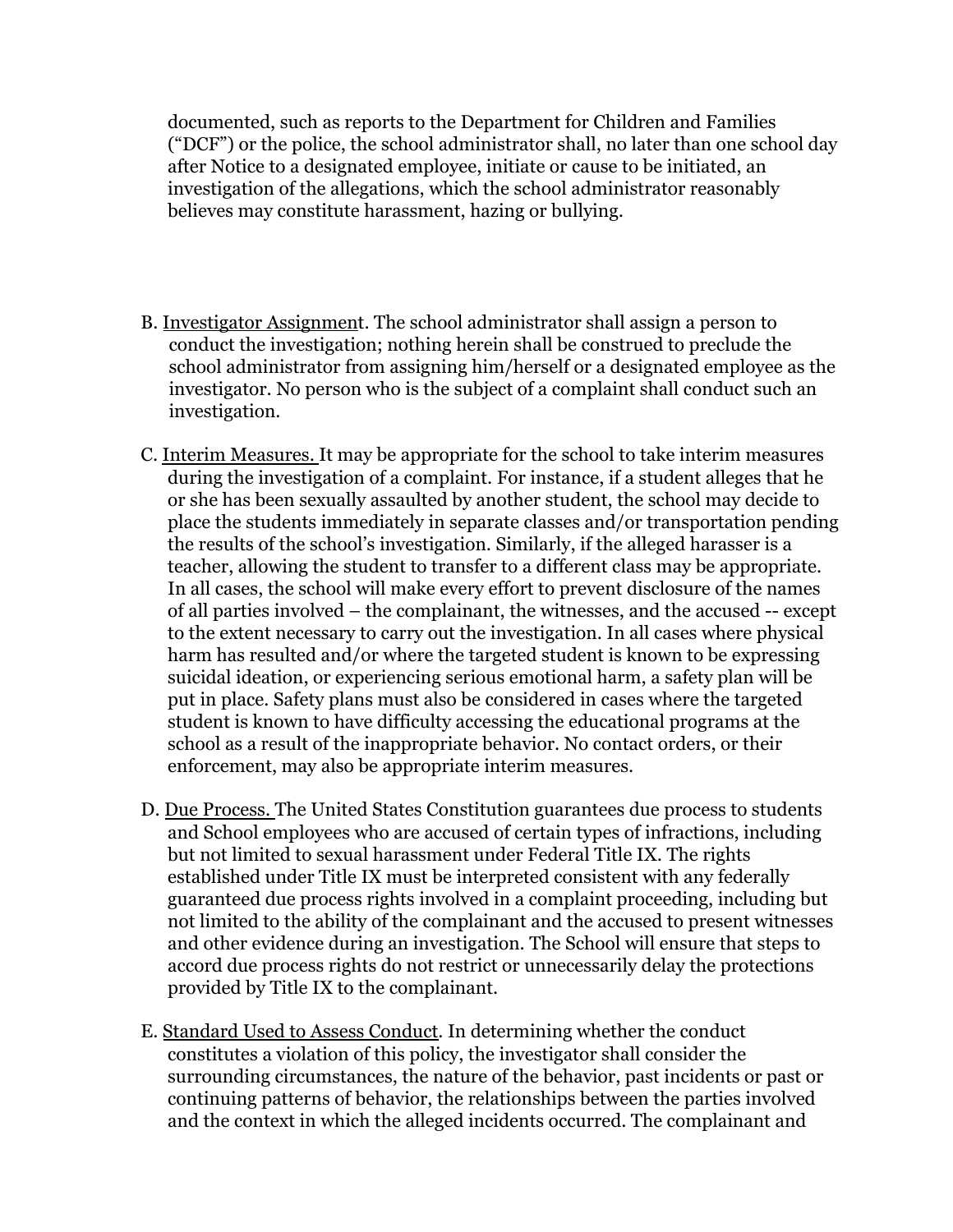accused will be provided the opportunity to present witnesses and other evidence during an investigation. The school will also consider the impact of relevant off campus conduct on the school environment where direct harm to the welfare of the school can be demonstrated or the conduct can be shown to pose a clear and substantial interference with another student's equal access to educational programs. Whether a particular action constitutes a violation of this policy requires determination based on all the facts and surrounding circumstances.

- F. Completion of Investigation Timing. No later than five school days from the filing of the complaint with the designated employee, unless special circumstances are present and documented, the investigator shall submit a written initial determination to the school administrator.
- G. Investigation Report. The investigator shall prepare a written report to include a statement of the findings of the investigator as to whether the allegations have been substantiated, and as to whether the alleged conduct constitutes hazing, harassment and/or bullying. The report, when referencing student conduct, is a student record and therefore confidential. It will be made available to investigators in the context of a review conducted by either Vermont AOE, or investigations of harassment conducted by the Vermont Human Rights Commission or U.S. Department of Education Office of Civil Rights.
- H. Notice to Students/Parents/Guardians. Within five school days of the conclusion of the investigation, the designated employee shall:
	- i. Notify in writing both the complainant and accused individual (or if either is a minor inform their respective parent or guardian) that: 1. the investigation has been completed;
		- 2. whether or not the investigation concluded that a policy violation occurred (and which policy term was violated, i.e. harassment, hazing and/or bullying);
		- 3. that disclosure of any discipline imposed as a result of the investigation is not permitted unless the parent/guardian of the accused student and/or the accused eligible student consents to such disclosure.
	- ii. Notify the Complainant Student or if a minor, their parent(s) or guardian - in writing of their rights to:
		- 1. an internal review by the school of its initial determination as a result of its investigation as to whether harassment occurred;
		- 2. request a second review by the Board of Directors of Bridge School or an Independent Reviewer chosen by the Board of the school's "final" determination as to whether harassment occurred within thirty (30) days of the final determination or although a "final" determination was made that harassment indeed occurred the school's response to that harassment was inadequate to correct the problem.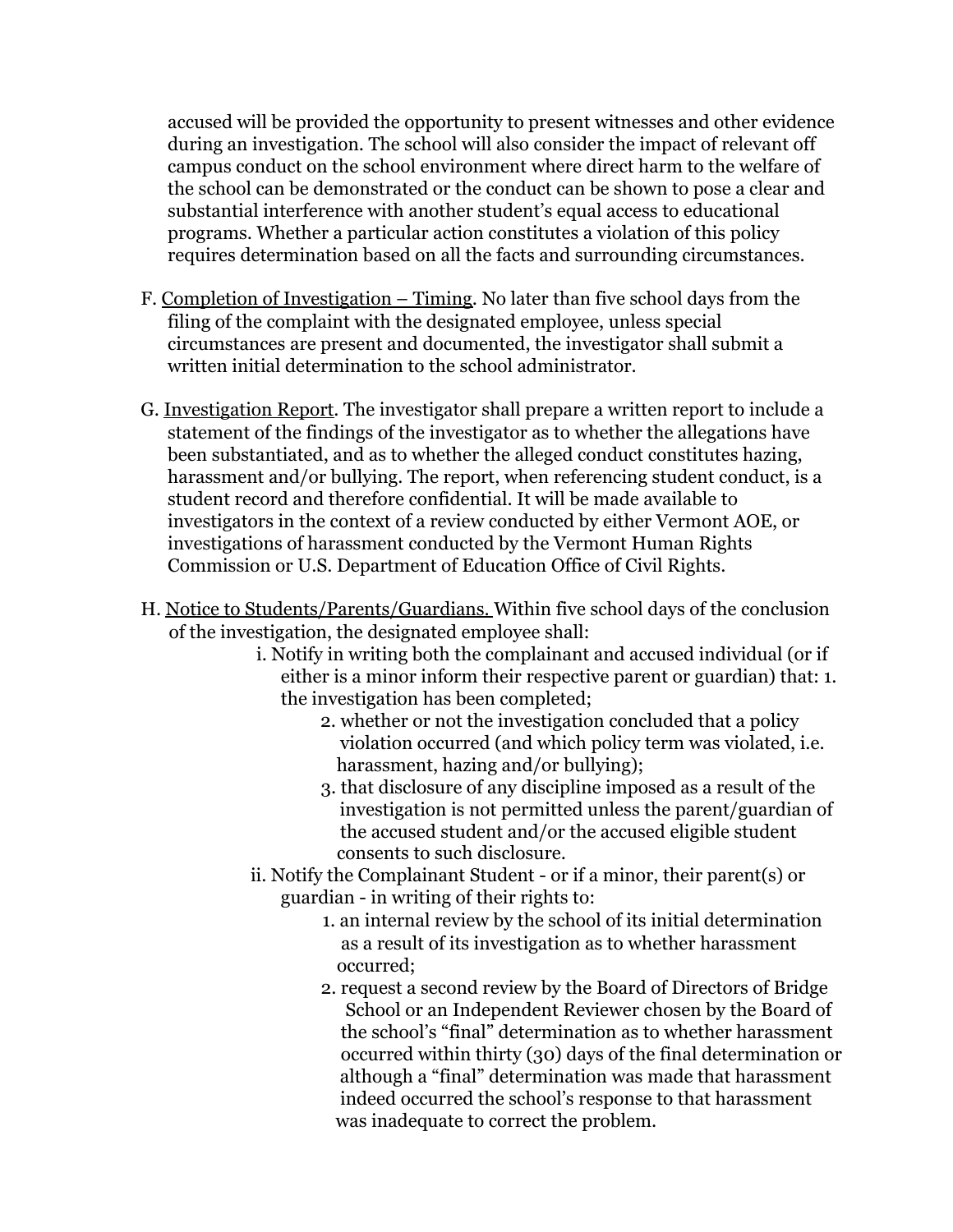- iii. Notify the Accused Student or if a minor, their parent(s) or guardian - in writing of their right to appeal as set forth in Section V of these procedures.
- I. Violations of Other Policies. In cases where the investigation has identified other conduct that may constitute a violation of other school disciplinary policies or codes of conduct, the designated employee shall report such conduct to the school administrator for action in accordance with relevant school policies or codes of conduct.

### **IV. Responding to Substantiated Claims**

A. Scope of Response. After a final determination that an act(s) of hazing, harassment and/or bullying has been committed, the school shall take prompt and appropriate disciplinary and/or remedial action reasonably calculated to stop the hazing, harassment and/or bullying and prevent any recurrence of harassment, hazing and/or bullying, and remedy its effects on the victim(s). In so doing, the following should be considered:

> (i) Potential Remedial Actions. Remedial action may include but not be limited to an age appropriate warning, reprimand, education, training and counseling, transfer, suspension, and/or expulsion of a student, and warning, reprimand, education, training and counseling, transfer, suspension and/or termination of an employee. A series of escalating consequences may be necessary if the initial steps are ineffective in stopping the hazing, harassment and/or bullying. To prevent recurrences counseling for the offender may be appropriate to ensure that he or she understands what constitutes hazing/harassment and/or bullying and the effects it can have. Depending on how widespread the hazing/harassment/bullying was and whether there have been any prior incidents, the school may need to provide training for the larger school community to ensure that students, parents and teachers can recognize hazing/harassment/bullying if it recurs and know how to respond.

> (ii) School Access/Environment Considerations. The School will also take efforts to support victims' access to the School's programs, services and activities and consider and implement school-wide remedies, where appropriate. Accordingly, steps will be taken to eliminate any hostile and/or threatening environment that has been created. For example, if a female student has been subjected to harassment/bullying by a group of other students in a class, the school may need to deliver special training or other interventions for that class to repair the educational environment. If the school offers the student the option of withdrawing from a class in which a hostile environment/bullying occurred, the School will assist the student in making program or schedule changes and ensure that none of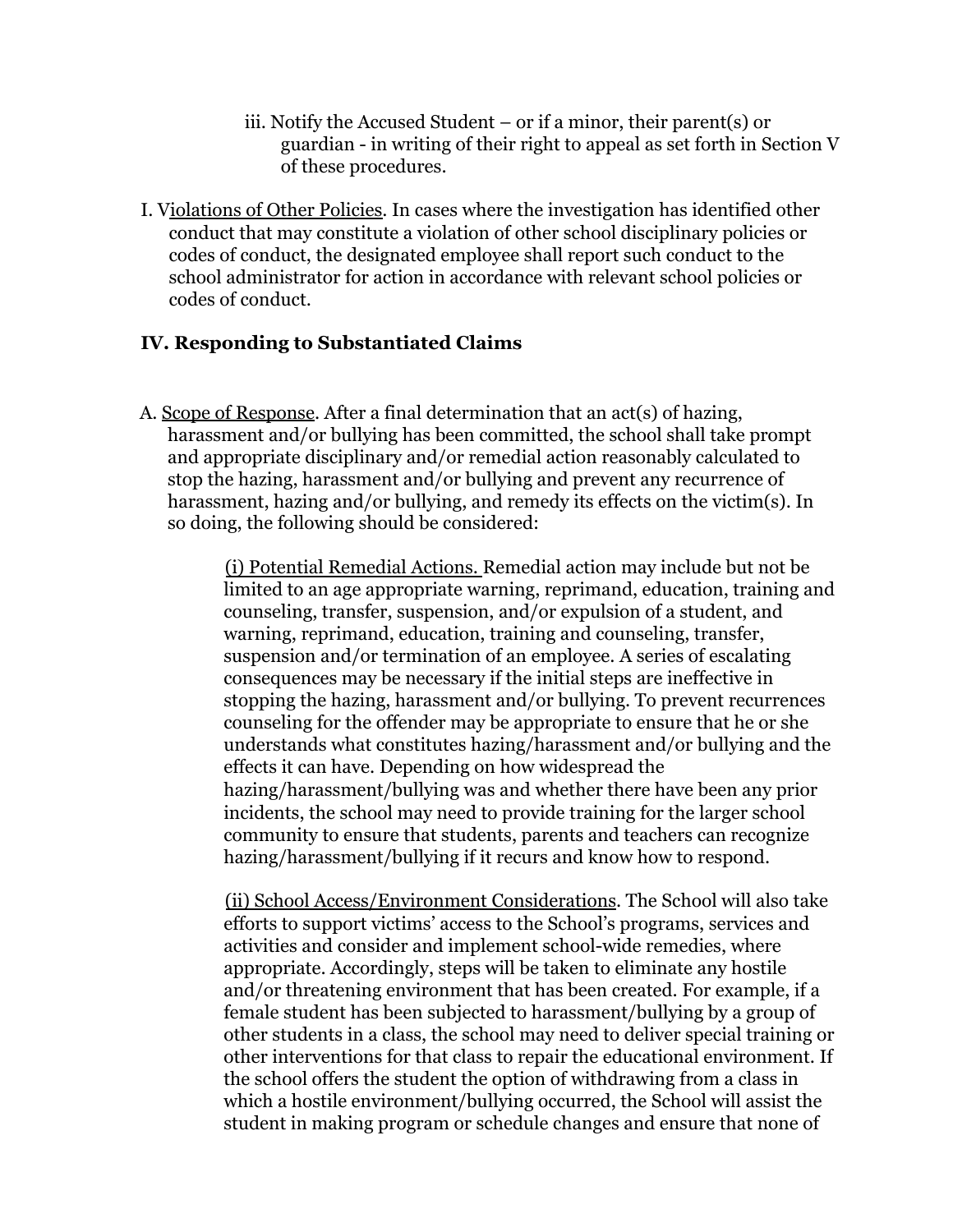the changes adversely affect the student's academic record. Other measures may include, if appropriate, directing a bully/harasser to apologize to the affected student. If a hostile environment has affected the entire school or campus, an effective response may need to include dissemination of information, the issuance of new policy statements or other steps that are designed to clearly communicate the message that the school does not tolerate harassment and/or bullying and will be responsive to any student who reports that conduct.

(iii)Hazing Case Considerations. Appropriate penalties or sanctions or both for organizations that or individuals who engage in hazing and revocation or suspension of an organization's permission to operate or exist within the institution's purview if that organization knowingly permits, authorizes, or condones hazing.

(iv) Other Remedies: Other remedies may include providing counseling to the victim(s) and/or the perpetrator(s), and additional safety planning measures for the victim(s).

B. Retaliation Prevention. It is unlawful for any person to retaliate against a person who has filed a complaint of harassment or against a person who assists or participates in an investigation, proceeding or hearing related to the harassment complaint. A person may violate this anti-retaliation provision regardless of whether the underlying complaint of harassment is substantiated.

The School will take reasonable steps to prevent any retaliation against the student who made the complaint (or was the subject of the harassment), against the person who filed a complaint on behalf of a student, or against those who provided information as witnesses. At a minimum, this includes making sure that the students and their parents, and those witnesses involved in the school's investigation, know how to report any subsequent problems and making follow up inquiries to see if there are have been any new incidents or any retaliation.

C. Alternative Dispute Resolution. At all stages of the investigation and determination process, school officials are encouraged to make available to complainants alternative dispute resolution methods, such as mediation, for resolving complaints. Certain considerations should be made before pursuing alternative dispute resolution methods, including, but not limited to: (1) the nature of the accusations (for example, face-to-face mediation is not appropriate for sexual violence cases), (2) the age of the complainant and the accused individual, (3) the agreement of the complainant, and (4) other relevant factors such as any disability of the target or accused individual, safety issues, the relationship and relative power differential between the target and accused individual, or any history of repeated misconduct/harassment by the accused individual*.*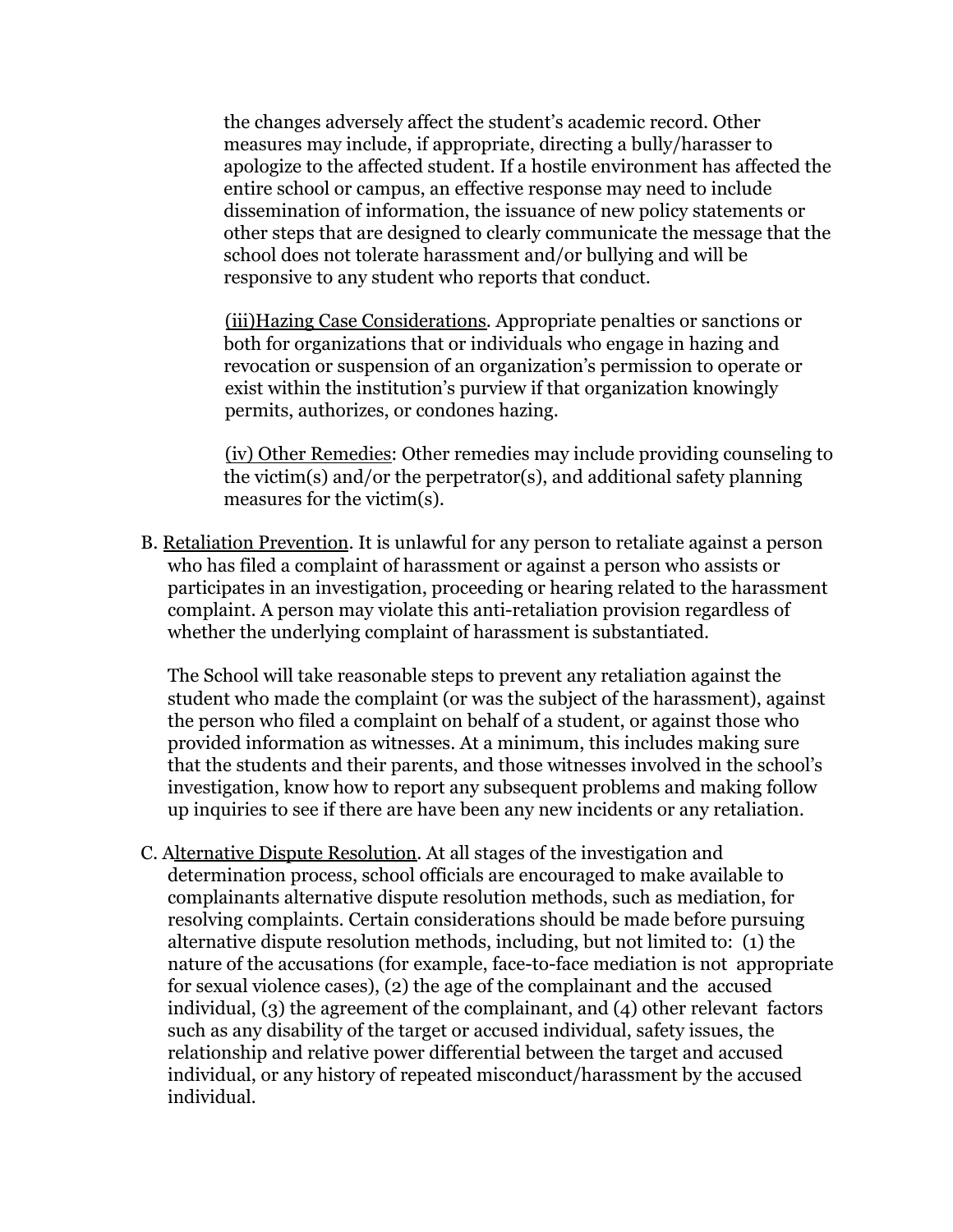### **V. Post Investigative Reviews**

#### Rights of Complainants

- A. Internal Review of Initial Harassment Determinations By Complainant. A complainant or parent of a complainant may request internal review by the School of a designee's initial determination (following investigation) that harassment has not occurred via written request submitted to the Bridge School Board Chairperson, within 30 calendar days after the determination is made. All levels of internal review of the investigator's initial determination, and the issuance of a final decision, shall, unless special circumstances are present and documented by the School, be completed within 30 calendar days after review is requested.
- B. Independent Reviews of Final Harassment Determinations By Complainant. A complainant may request an independent review within thirty (30) days of a final determination if s/he: (1) is dissatisfied with the final determination as to whether harassment occurred, or (2) believes that although a final determination was made that harassment occurred, the school's response was inadequate to correct the problem.

The complainant shall make such a request in writing to the Chair of the Board of Directors within thirty (30) days of a final determination. Upon such request, the Board shall promptly initiate an independent review by a neutral person and shall cooperate with the independent reviewer so that s/he may proceed expeditiously. The review shall consist of an interview of the complainant and relevant school officials and a review of the written materials from the school's investigation.

Upon completion of the independent review, the reviewer shall advise the complainant and school officials in writing: (1) as to the sufficiency of the school's investigation, its determination, and/or the steps taken by the school to correct any harassment found to have occurred, and (2) of recommendations of any steps the school might take to prevent further harassment from occurring

The reviewer shall advise the student of other remedies that may be available if the student remains dissatisfied and, if appropriate, may recommend mediation or other alternative dispute resolution. The independent reviewer shall be considered an agent of the school for the purpose of being able to review confidential student records. The costs of the independent review shall be borne by the School. The School may request an independent review at any stage of the process.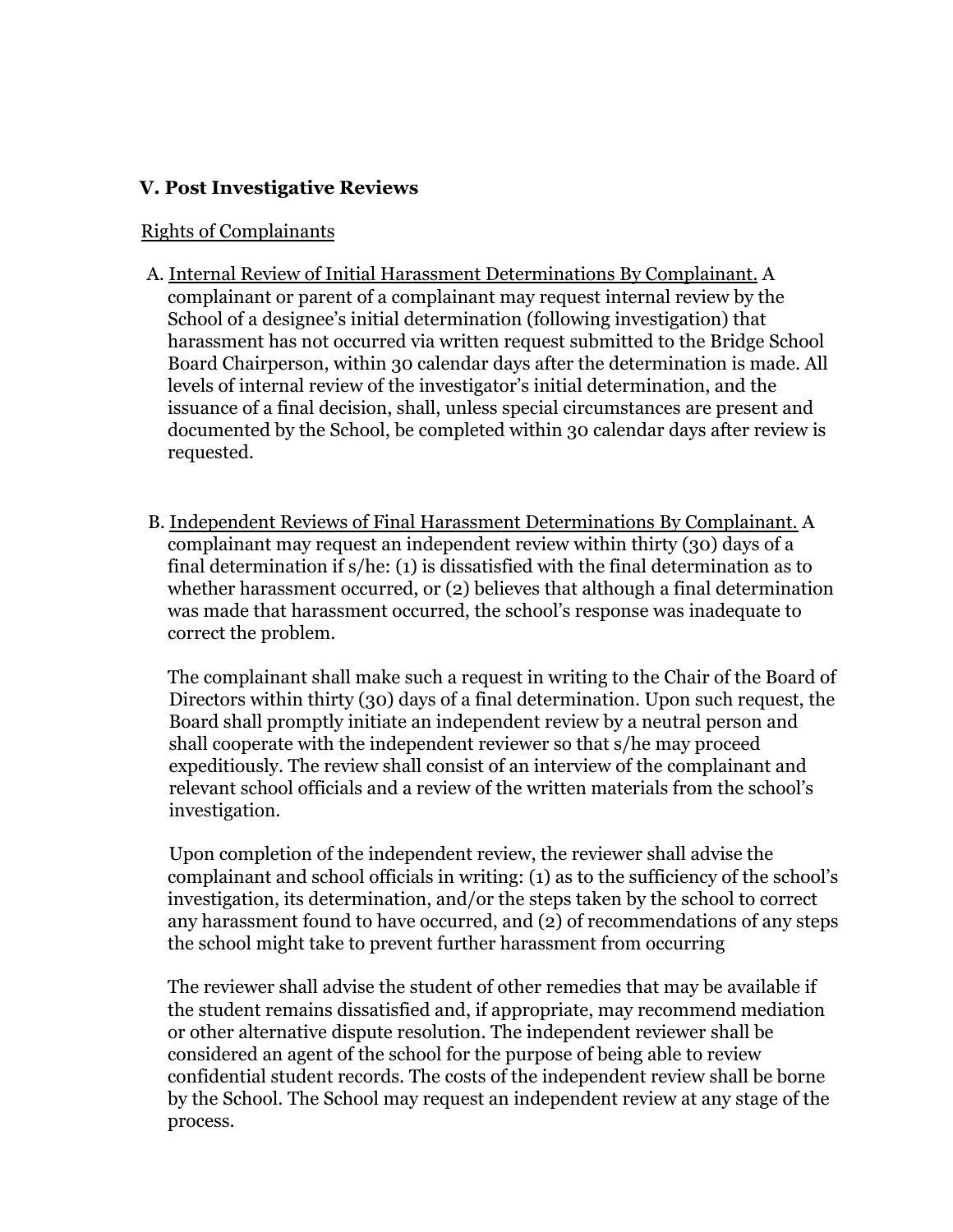C. Rights to Alternative Harassment Complaint Process. In addition to, or as an alternative to filing a harassment complaint pursuant to this policy, a person may file a harassment complaint with the Vermont Human Rights Commission or the Office for Civil Rights of the U.S. Department of Education at the addresses noted below:

> Vermont Human Rights Commission 14-16 Baldwin Street Montpelier, VT 05633-6301 (800) 416-2010 or (802) 828-2480 (voice) (877) 294-9200 (tty) (802) 828-2481 (fax) Email: human.rights@state.vt.us

Office for Civil Rights, Boston Office U.S. Department of Education 8 th Floor 5 Post Office Square Boston, MA 02109-3921 617-289-0111 (voice) 877-521-2172 (tdd) 617-289-0150 (fax) Email: OCR.Boston@ed.gov

#### Rights of Accused Students

A. Appeal. Any person determined to have engaged in an act(s) of hazing, harassment and/or bullying may appeal the determination and/or any related disciplinary action(s) taken, directly to the Board of Directors of Bridge School. The Board shall conduct a review on the record. The standard of review by the Board shall be whether the finding that an act(s) of hazing, harassment, and/or bullying has been committed constitutes an abuse of discretion by the school level fact finder. Appeals should be made to the school board within ten (10) calendar days of receiving the determination that an act(s) of hazing, harassment and/or bullying has occurred and/or any announced discipline. The Board shall set the matter for a review hearing at the next scheduled school board meeting to the extent practicable, but not later than 30 days from receipt of the appeal filing.

B. Accused Student/Appellant Access to Investigative Reports/Findings. The School shall make available upon request of the Accused Student/Appellant, any relevant information, documents, materials, etc. related to the investigation and related finding on appeal that can be redacted and de-identified in compliance with privacy requirements. For those documents that cannot be provided due to privacy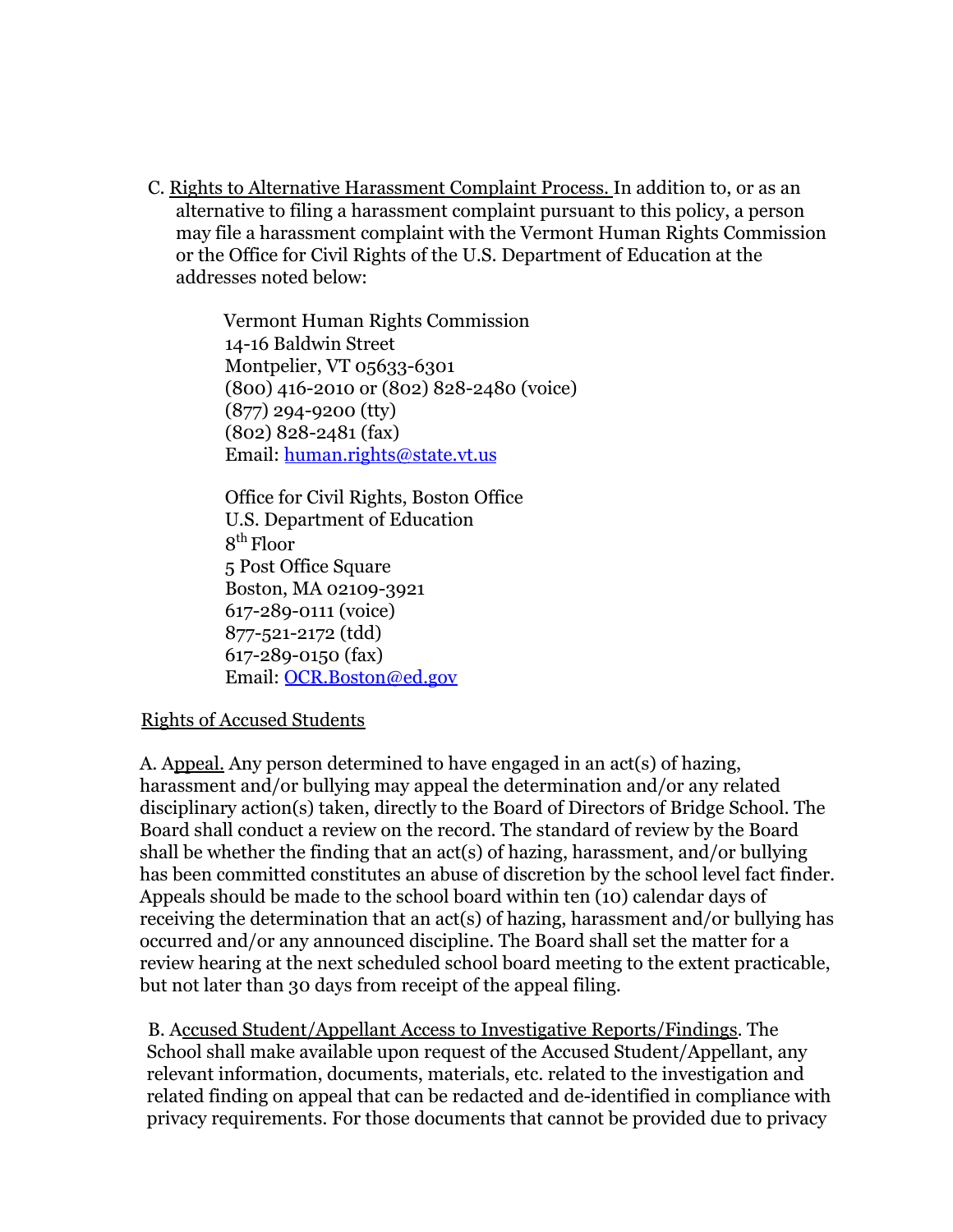requirements, a school administrator may seek the consent of the parent/guardian of the targeted student, in order to inform the accused student of the findings which gave rise to the school's determination that an act(s) of harassment, hazing, and/or bullying occurred. The parent/guardian or eligible student shall provide a signed and dated written consent before an educational agency or institution discloses personally identifiable information from the student's education records.

## **VI. Confidentiality and Record Keeping**

- A. Privacy Concerns. The privacy of the complainant, the accused individual, and the witnesses shall be maintained consistent with the School's obligations to investigate, to take appropriate action, and to comply with laws governing the disclosure of student records or other applicable discovery or disclosure obligations.
	- **i.** Concerns Related to Harassment Complaints. The scope of appropriate response to a harassment complaint may depend upon whether a student or parent of a minor student reporting the harassment asks that the student's name not be disclosed to the harasser or that nothing be done about the alleged harassment. In all cases, school officials will discuss confidentiality standards and concerns with the complainant initially. The school will inform the student that a confidentiality request may limit the school's ability to respond. The school will remind the student that Vermont Title 9 prevent retaliation and that if he or she is afraid of reprisals from the alleged harasser, the school will take steps to prevent retaliation and will take strong action if retaliation occurs. If the student continues to ask that his or her name not be revealed, the school should take all reasonable steps to investigate and respond to the complaint consistent with the student's request as long as doing so does not prevent the school from responding effectively to the harassment and preventing harassment of other students.

The school will evaluate the confidentiality request in the context of its responsibility to provide a safe and nondiscriminatory environment for all students. The factors the school might consider in this regard include the seriousness of the alleged harassment, the age of the student harassed, whether there have been other complaints or reports of harassment against the alleged harasser, and the rights of the accused individual to receive information about the accuser and the allegations if a formal proceeding with sanctions may result. If information about the incident is contained in an "education record" of the student alleging the harassment, as defined by the Family Educational Rights and Privacy Act (FERPA), 20 U.S.C. 1232g, the school will consider whether FERPA prohibits it from disclosing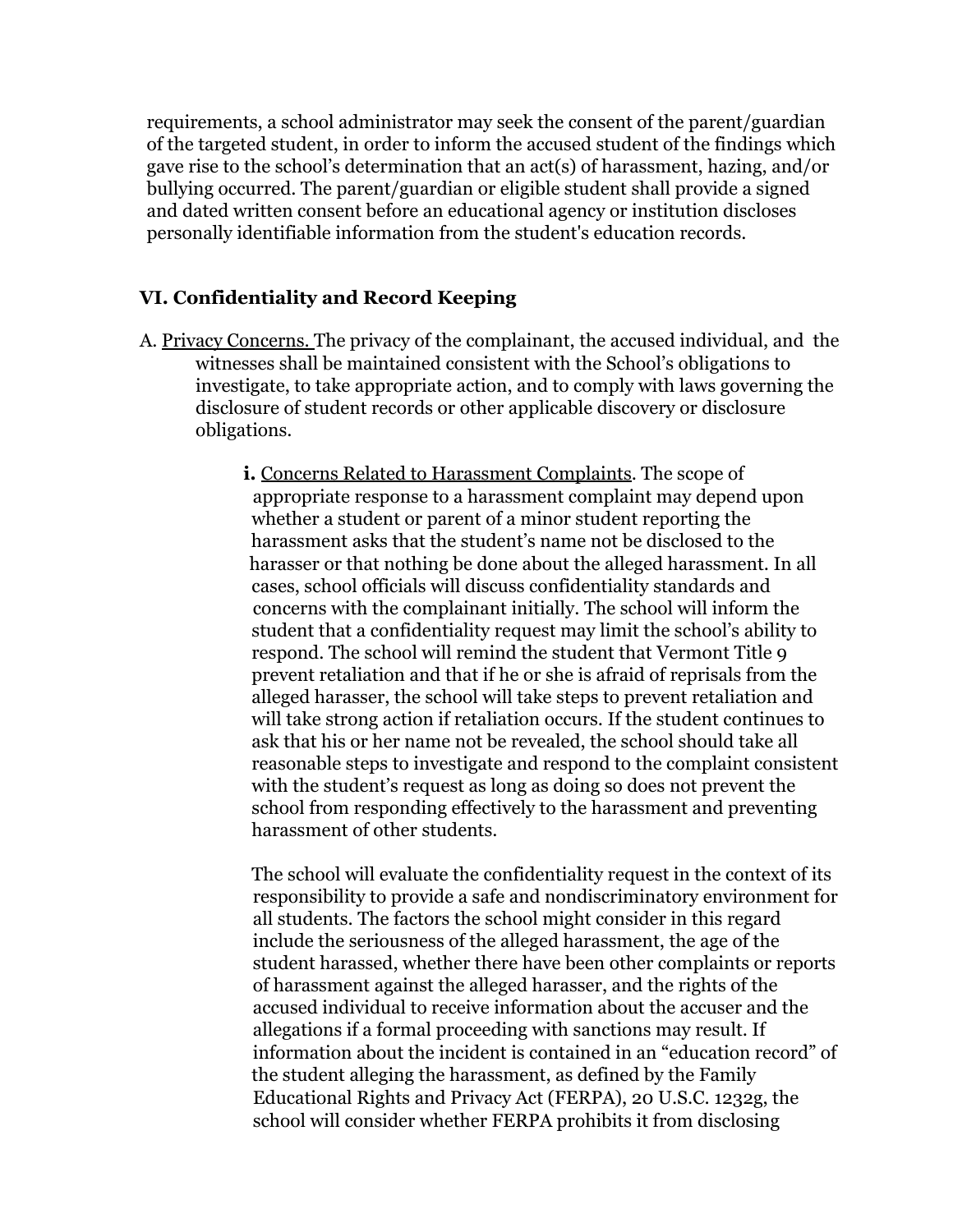information without the student's consent.

B. Document Maintenance. The Co-Directors shall assure that a record of any complaint, its investigation and disposition, as well as any disciplinary or remedial action taken following the completion of the investigation, is maintained by the School in a confidential file accessible only to authorized persons. All investigation records created in conformance with this model policy and model procedures, including but not limited to, the complaint form, interview notes, additional evidence, and the investigative report, shall be kept by the School for at least six years after the investigation is completed.

# **VII. Reporting to Other Agencies**

- A. Reports to Department of Children and Families. When a complaint made pursuant to this policy includes allegations of child abuse, any person responsible for reporting suspected child abuse under 33 V.S.A. § 4911, et seq. must report the allegation to the Commissioner of DCF.
- B. Reports to Vermont Agency of Education. If a harassment complaint is made in an independent school about conduct by a licensed educator that might be grounds under Vermont law for licensing action, the Board is encouraged to report the alleged conduct to the Secretary of Education.

### C. Reporting Incidents to Police

- a. FERPA Rights. Information obtained and documented by school administration regarding the school's response to notice of student conduct that may constitute hazing, harassment and/or bullying may constitute an "educational record" regarding the student or student(s) involved as defined by the Family Education Rights and Privacy Act. Accordingly, such information may not be disclosed without prior parent approval to local law enforcement except in response to a lawfully issued subpoena, or in connection with an emergency if disclosure is necessary to protect the health or safety of the student or other individuals.
- b. First Hand Reports. Nothing in this policy shall preclude persons from reporting incidents and/or conduct witnessed first-hand that may be considered to be a criminal act to law enforcement officials.
- c. Hazing Incidents. It is unlawful to (1) engage in hazing; (2) solicit direct, aid, or attempt to aid, or abet another person engaged in hazing; or (3) knowingly fail to take reasonable measures within the scope of the person's authority to prevent hazing. It is not a defense in an action under this section that the person against whom the hazing was directed consented to or acquiesced in the hazing activity. Hazing incidents will be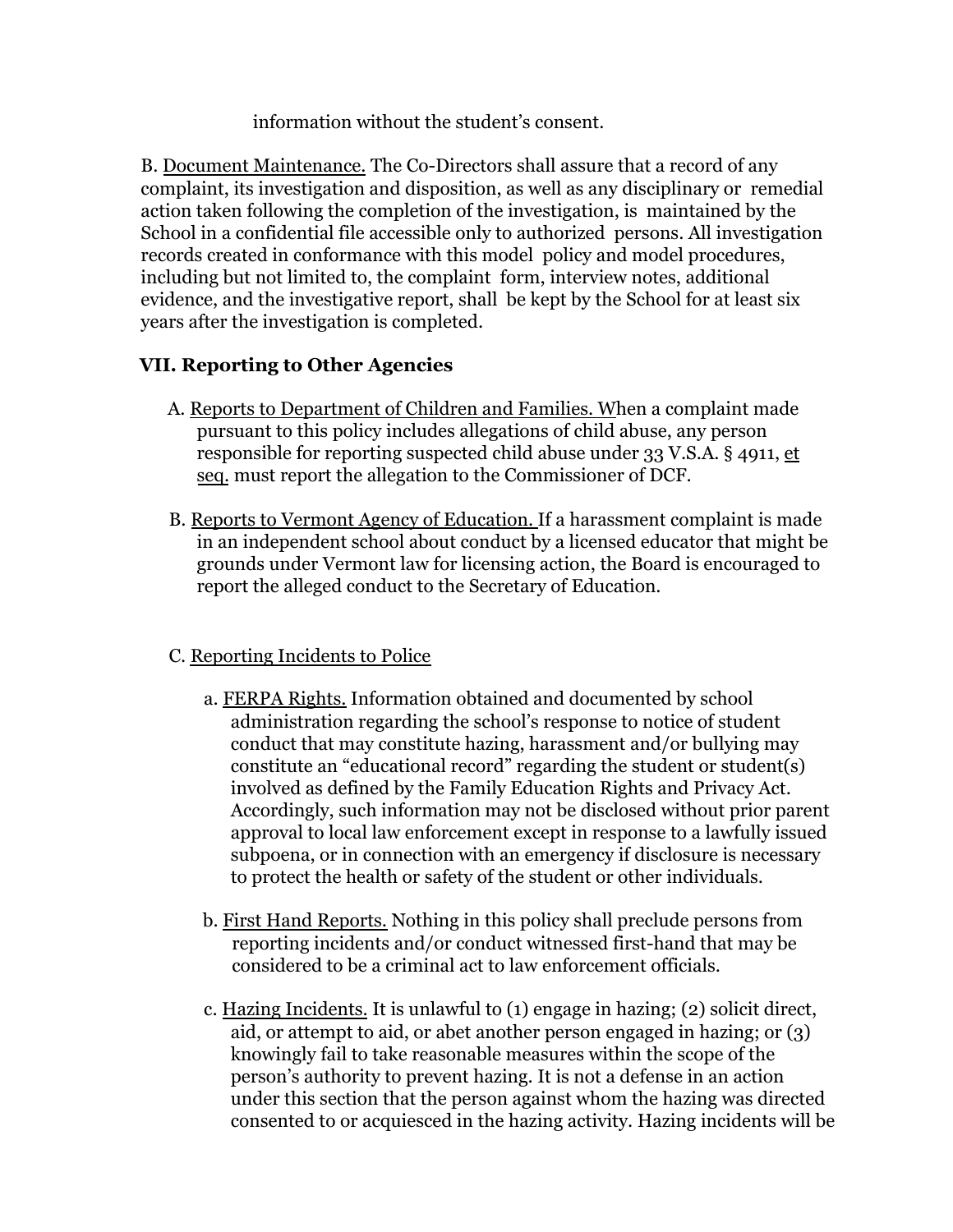reported to the police in a manner consistent with the confidentiality rights set forth above in this section.

D. Continuing Obligation to Investigate. Reports made to either DCF or law enforcement shall not be considered to absolve the school administrators of their obligations under this policy to pursue and complete an investigation upon receipt of notice of conduct which may constitute hazing, harassment and/or bullying.

# **VIII. Disseminating Information, Training, and Data Reporting**

A. Disseminating Information. Annually, prior to the commencement of curricular and co-curricular activities, the School shall provide notice of this policy and procedures to students, custodial parents or guardians of students, and staff members, including references to the consequences of misbehavior contained in the plan required by 16 V.S.A. 1161a. Notice to students shall be in age-appropriate language and include examples of hazing, harassment and bullying. At a minimum, this notice shall appear in any publication of the School that sets forth the comprehensive rules, procedures and standards of conduct for the School.

B. Student Training. The school administrator shall use his/her discretion in developing age-appropriate methods of discussing the meaning and substance of this policy with students to help prevent hazing, harassment and bullying.

C. Staff Training. The board or its designee shall ensure that teachers and other staff receive training in preventing, recognizing and responding to hazing, harassment and bullying.

### **Legal References:**

Title V, Section B, 504 of the Rehabilitation Act of 1973, 29 U.S.C. §794 et seq.; Title VI of the Civil Rights Act of 1964, 42 U.S.C. §2000d; Title IX of the Educational Amendments Act of 1972, 20 U.S.C. §§ 1681 et seq.; Family Education Rights Privacy Act; 20 U.S.C. §1232g; Public Accommodations Act, 9 V.S.A. §§4500 et seq.; Education, Classifications and Definitions, 16 V.S.A. §11(26);(30)(A);(32); Education, 16 V.S.A. §140(a)(1); Education, 16 V.S.A. §166(e); Education, Bullying, 16 V.S.A. §570c; Education, Harassment, Hazing and Bullying, 16 V.S.A. § 570; Education, Harassment, 16 V.S.A. §570a; Education, Harassment, 16 V.S.A. §570c; Education, Harassment, 16 V.S.A. §570f; Education, Hazing, 16 V.S.A. §570b;